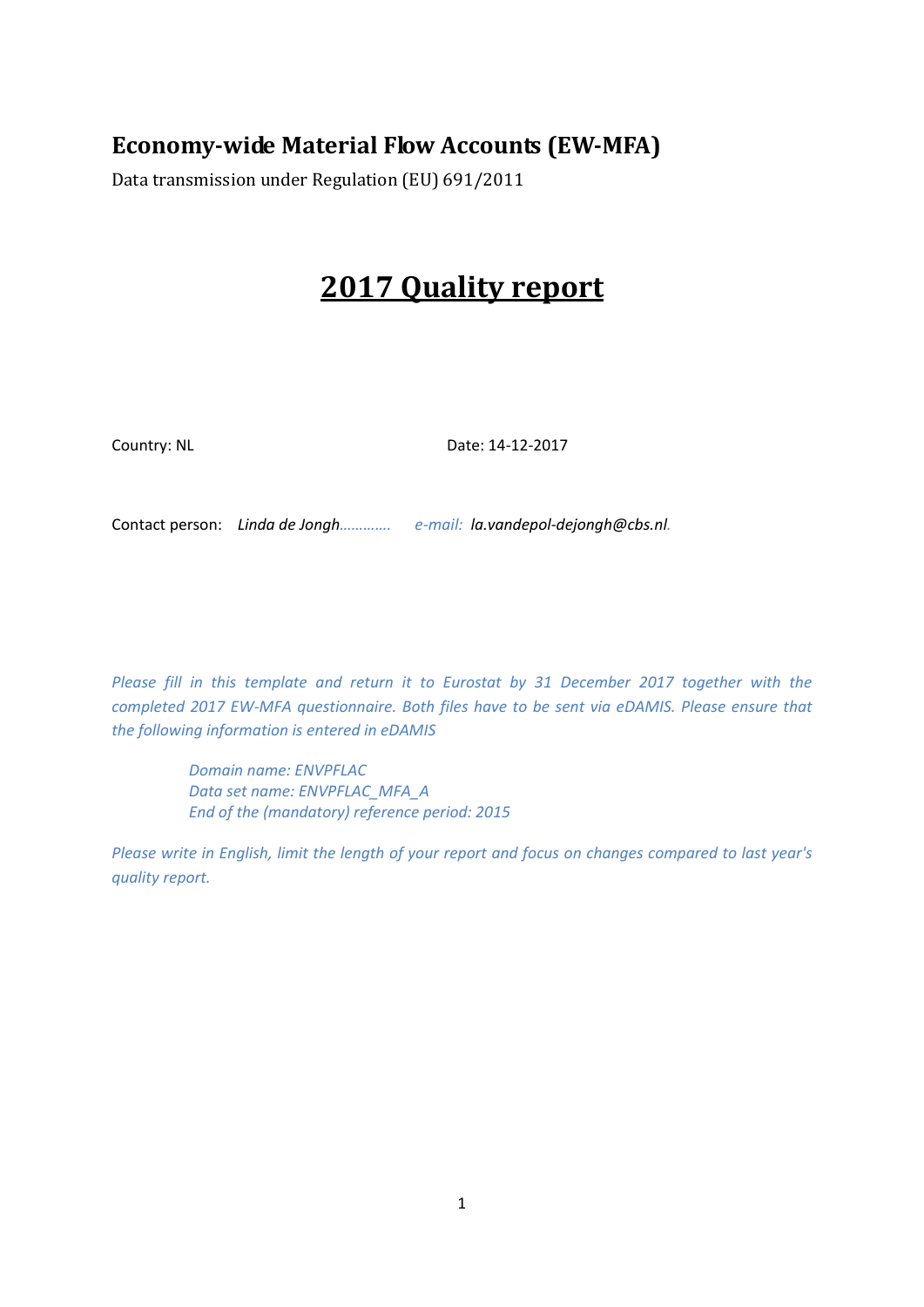Regulation (EU) No 691/2011 in Article 7 requires that "Member States shall provide the Commission with a report on the quality of the data transmitted. The quality criteria as referred to in Article 12(1) of Regulation (EC) No 223/2009 shall be applied." Those quality criteria are: relevance, accuracy, timeliness, punctuality, accessibility and clarity, comparability, and coherence.

### **1 Relevance**

*Relevance* refers to the degree to which statistics meet current and potential needs of users.

Economy-wide material flow accounts (EW-MFA) provide a rich empirical database for numerous purposes. At international level the European Commission uses EW-MFA and derived indicators for developing and monitoring policies in domains such as circular economy, sustainable development, resource efficiency, sustainable consumption and production, and greening of other policy areas. The derived EW-MFA indicator *domestic material consumption* (DMC) is a headline indicator for the Europe 2020 resource efficiency initiative.

*1.a) Please add references to the use and relevance of EW-MFA at national level (e.g. main users, national indicator sets, quantitative policy targets etc.)?*

*MFA data is used as input for the CBS publications: Material flow monitor, green growth, circular economy and sustainability monitor*

## **2 Accuracy**

*Accuracy*' refers to the closeness of estimates to the unknown true values.

EW-MFA constitute accounts and as such they are compiled from a variety of data sources. The majority of EW-MFA characteristics are based on statistical data sources (see below sectio[n 6](#page-3-0) and Annex 1). Some characteristics even need to be estimated because adequate statistical data sources do not exist (see below sectio[n 6](#page-3-0) and Annex 2).

Please assess the accuracy of the reported data.

#### *2.a) Are there general deficiencies in the data?*

*No*

#### *2.b) For which characteristic would you assume that data quality is lower?*

*Considering extraction: the extraction of bulk minerals such as sand, gravel and clay is less well recorded than more valuable materials like natural gas. It is also less frequently updated*

*2.c) If applicable, what steps do you plan to remedy the deficiencies?*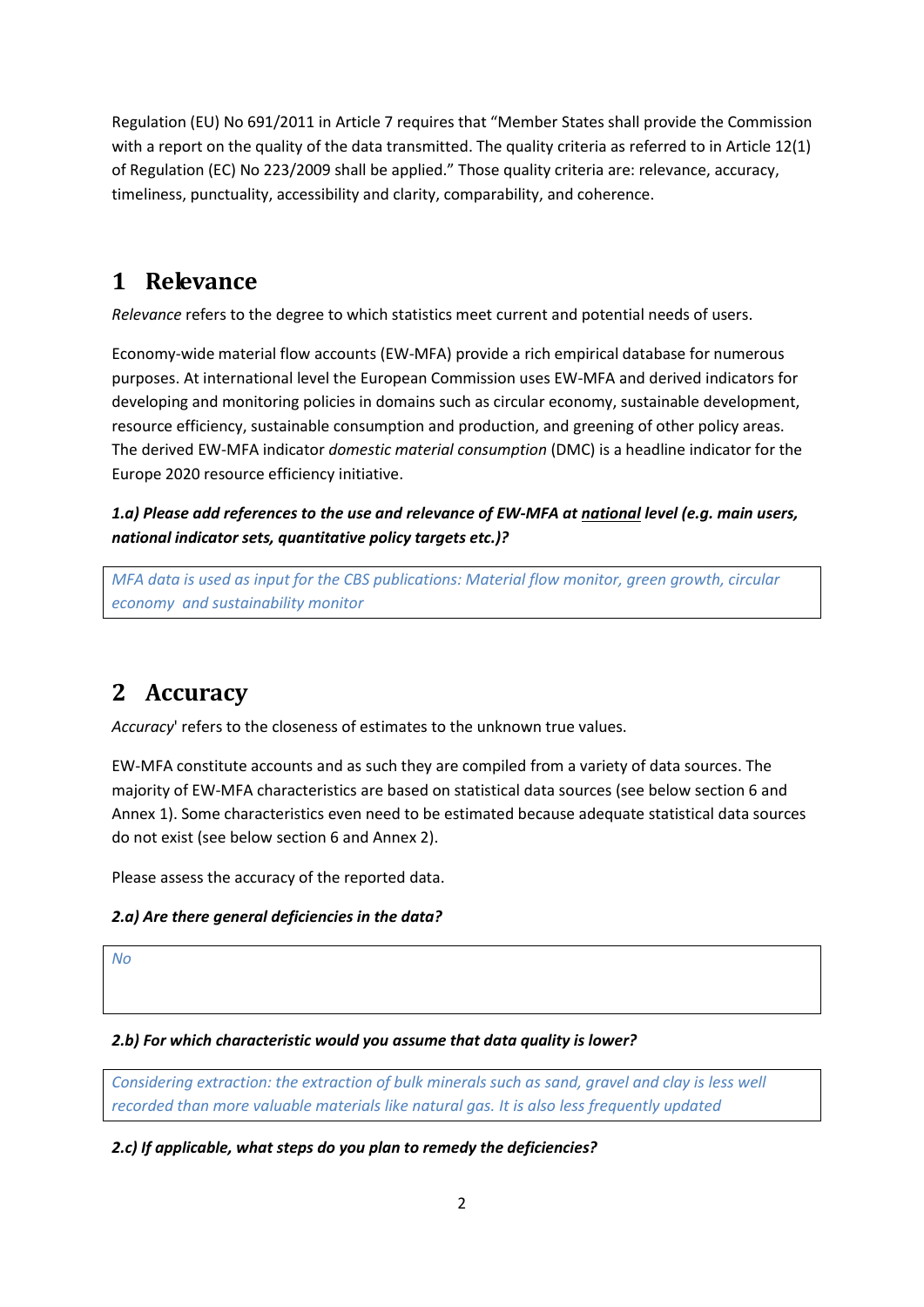### **3 Timeliness**

*Timeliness* refers to the period between the availability of the information and the event or phenomenon it describes.

#### *3.a) By when was the data actually available, nationally?*

*All trade data for 2016 were available in October 2017. Some 2016 data on extraction, especially non-metal minerals, are not available. For data unavailable at that time estimates were generated. The methods used for these estimations were described in detail in the projects final report 'Compiling early estimate for EW-MFA for the Netherlands' (submitted to Eurostat in 2015).*

### **4 Punctuality**

*Punctuality* refers to the delay between the date of the release of the data and the target date (the date by which the data should have been delivered.

According to Regulation (EU) No. 691/2011 economy-wide material flow accounts shall be transmitted within 24 months of the end of the reference year and in each subsequent data transmission to the Commission, Member States shall provide annual data for the years n-4, n-3, n-2, n-1 and n, where n is the reference year.

*4.a) Netherlands transmitted the data to Eurostat on 14-12-2017 .*

#### *4.b) Data for the following years are reported in the various tables:*

| Table A: Domestic extraction      | 1996  2016 |
|-----------------------------------|------------|
| Table B: Imports - Total trade    | 1996  2016 |
| Table C: Imports - Extra-EU trade |            |
| Table D: Exports - Total trade    | 1996  2016 |
| Table E: Exports - Extra-EU trade |            |

### **5 Accessibility and clarity**

*Accessibility and clarity* refer to the conditions and modalities by which users can obtain, use and interpret data.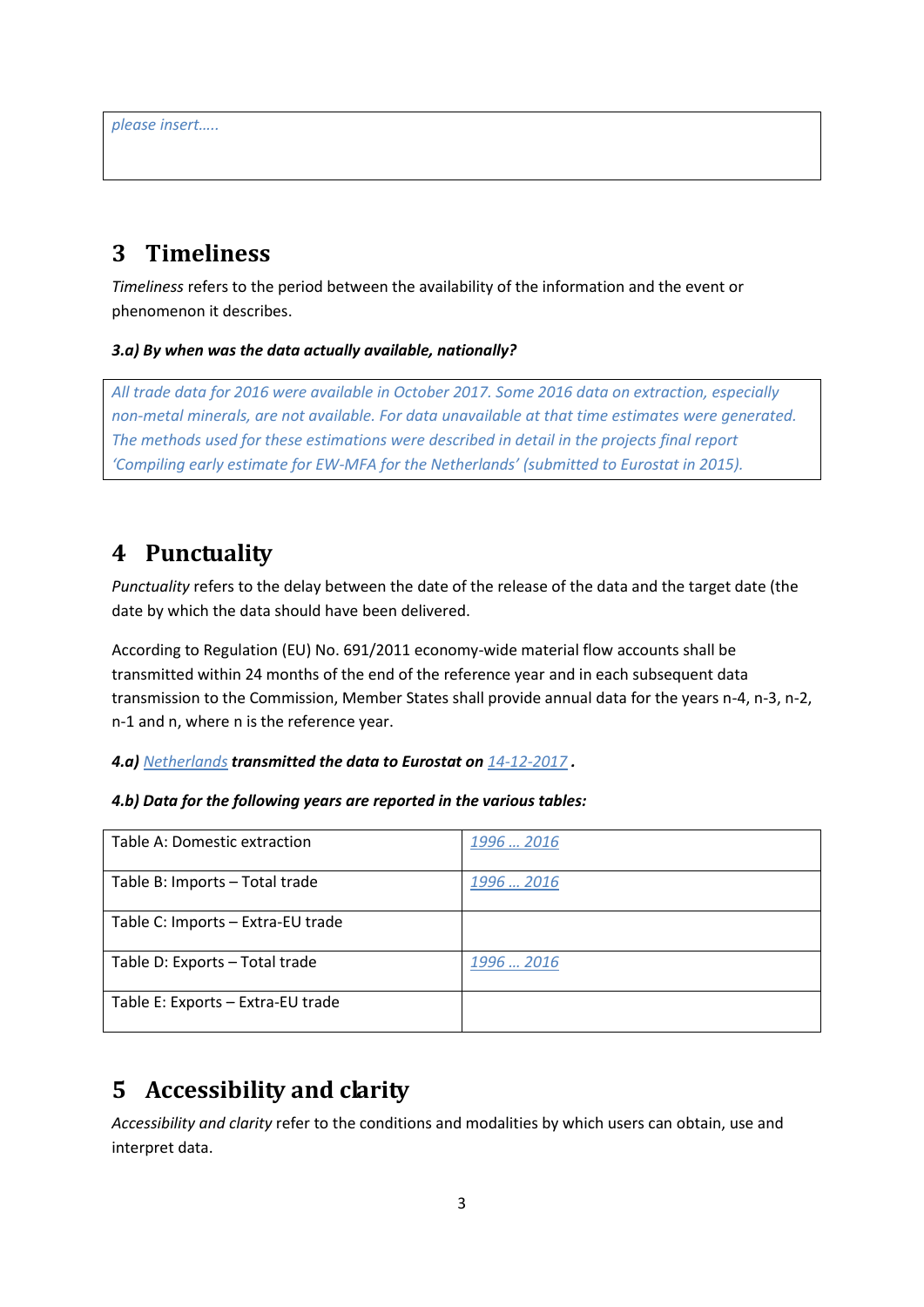Data on EW-MFA and derived indicators, including EU totals, will be made available on Eurostat's web site as soon as possible after validation.

*5.a) Do you publish this data nationally?*

```
Yes, please specify where:
These data are published on the Statistics Netherlands database Statline: 
http://statline.cbs.nl/Statweb/publication/?VW=T&DM=SLEN&PA=83180ENG&D1=a&D2=a&HD=151218-
1015&LA=EN&HDR=G1&STB=T
http://statline.cbs.nl/Statweb/publication/?VW=T&DM=SLEN&PA=83177ENG&D1=0-6,12,18,24-25,31,37,43-44,50,56,62-63,69,75,81-
82,88,94,100-101,107,113,119-121,127,133,139-140,146,152,158-159,165,171,177-178,184,190,196-197,203,209,215-
216,222,228&D2=a&HD=161214-1303&LA=EN&HDR=G1&STB=T
No, please specify why not:
. . . . . . . . . . . . . . . . . . . . . . . . . . . . .
```
### <span id="page-3-0"></span>**6 Comparability**

*Comparability* refers to differences in applied statistical concepts, methods, tools and procedures that may impact comparisons between geographical areas or over time.

Here the focus lies on any assessment of the comparability of data across countries and over time. The comparability is mainly affected by the data sources used and by the compilation/estimation methods applied. Switching the data sources and/or estimation methods may cause breaks in time series.

*6.a) Please specify the data sources for Table A 'Domestic extraction' by different material categories?*

See Annex 1 *Annex 1*

*6.b) Please explain briefly the estimation approaches for those characteristics in Table A 'Domestic extraction' which cannot be derived directly from statistical sources (e.g. sand and gravel, grazed biomass)?*

See Annex 2 *Annex 2*

#### *6.c) Please specify the data sources for trade (Tables B to E)?*

*National foreign trade statistics and/or databases (please specify):*

National foreign trade data is used after some adjustments have been made to improve the physical data. These adjustments consist of a) integrating the foreign trade data with statistics on transport of goods and b) applying a routine to discard outliers in the source data (see Boonstra, de Blois and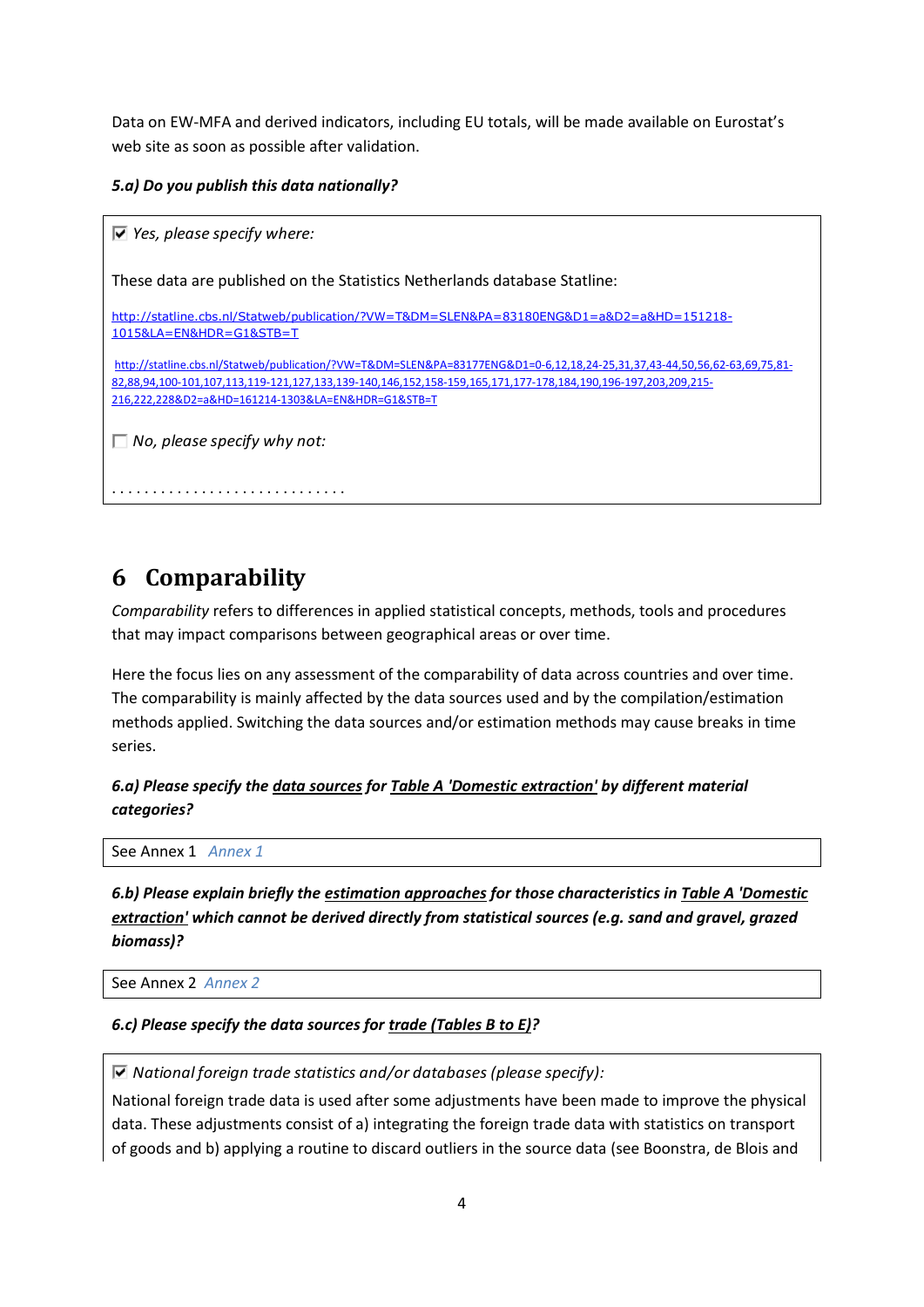Linders (2010) "Macro-integration with inequality constraints – an application to the integration of transport and trade statistics", CBS).

*National accounts and/or balance of payments (please specify):*

. . . . . . . . . . . . . . . . . . . .

*Sectoral statistics, such as e.g. energy, agriculture etc. (please specify):*

. . . . . . . . . . . . . . . . . . . .

Data on energy carriers are taken from the energy accounts.

Data on waste is taken from the waste accounts.

*6.d) Do you employ Eurostat's correspondence table, provided in Annex 3 of the questionnaire, to assign traded goods to material categories?*

*Yes, we employ Annex 3 to assign traded goods to material categories*

*No, we don't employ Annex 3, please specify why not:*

*6.e) Do you use conversion factors to convert traded goods into tonnes (e.g. from pieces, cubic metres etc.)?*

*No, it is not necessary to convert into tonnes.*

*Yes, please specify (e.g. did you use factors from Eurostat's EW-MFA compilation guide?):*

. . . . . . . . . . . . . . . . . . . . . . . . . . . . .

. . . . . . . . . . . . . . . . . . . . . . . . . . . . .

*6.f) Fuel trade, residence adjustment: Please describe how do you make adjustments to the trade characteristics B-E.4.2.3 for fuel purchases by residents abroad? This relates e.g.to international air and maritime transport as well as to road vehicle journeys abroad.*

*Trade of energy carriers are taken from the energy accounts. The energy accounts are already adjusted for residence principle*. *Energy accounts are currently not available and trends from international trade statistics are used.*

. . . . . . . . . . . . . . . . . . . . . . . . . . . . . . . . .

*No, we don't undertake residence adjustments for the following reasons (please specify): not:*

. . . . . . . . . . . . . . . . . . . . . . . . . . . . .

*6.g) Are there any discontinuities in time series resulting from changes in methodology, data sources etc.? If data was revised compared to a previous data transmission to Eurostat what was the size of the revisions and what principally caused them?*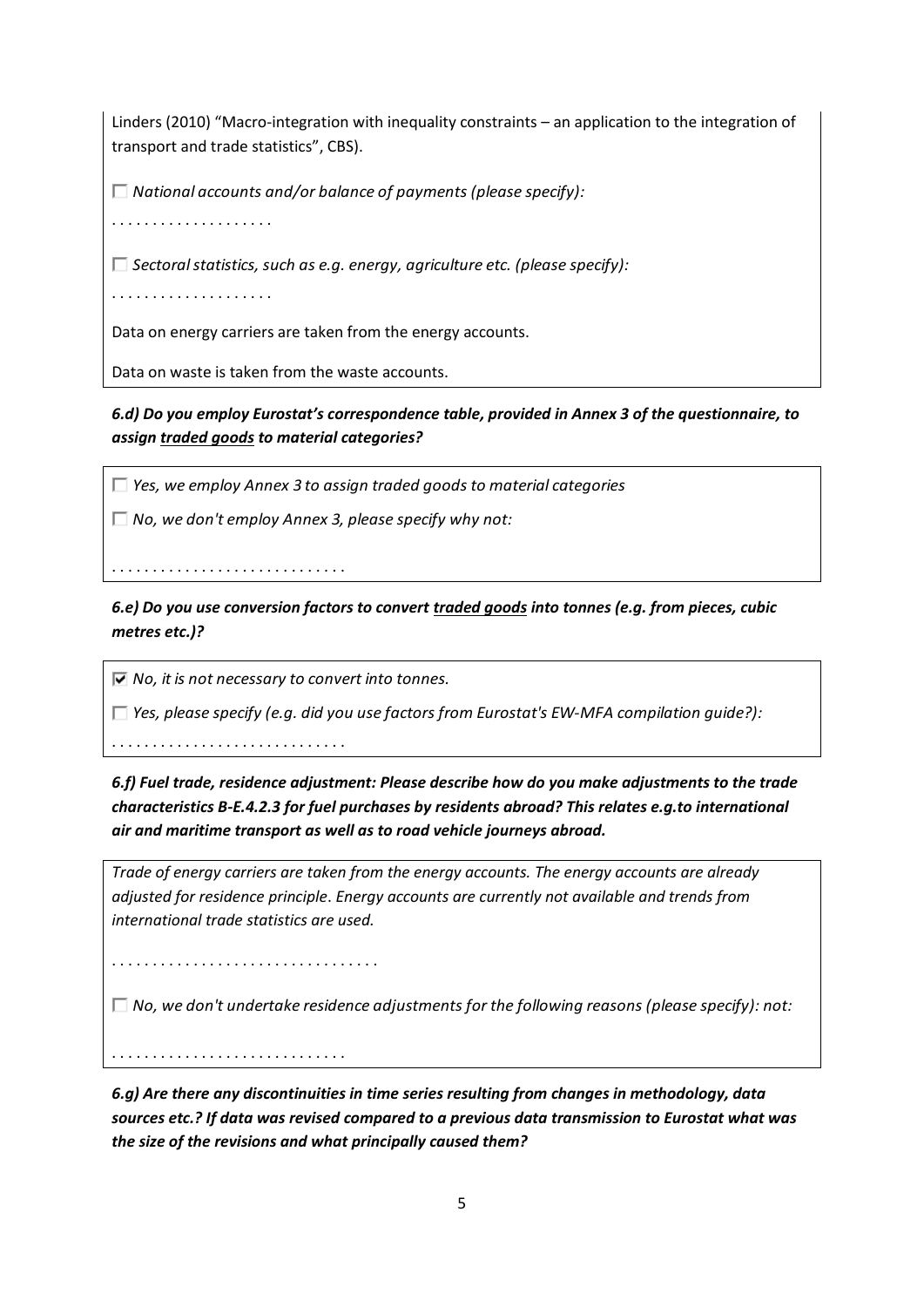*The time series has been revised. For Tables B and D, this mainly results in different figures on stage of manufacturing as the new classifications from Eurostat (Annex 5) are used for the entire time series. For Table A changes results of new or updated source data. Besides, both in tables A, B and D there are some revisions as a result of improved calculation techniques and data linkages, these are only minor individual changes.*

*6.h) Did you encounter significant problems in adapting basic statistics to the concepts of the accounts?*

| $\Box$ Basic statistical data is missing (please specify):                                            |
|-------------------------------------------------------------------------------------------------------|
|                                                                                                       |
| $\Box$ Basic data sources are insufficient, e.g. PRDCOM for A.3.8 Sand and gravel (please specify):   |
|                                                                                                       |
| $\Box$ Mapping the classification of basic data source to the EW-MFA classification (please specify): |
|                                                                                                       |
| $\Box$ Other problems (please specify):                                                               |
|                                                                                                       |
|                                                                                                       |

# **7 Coherence**

*Coherence* refers to the adequacy of the data to be reliably combined in different ways and for various uses.

The accounting framework of EW-MFA is consistent with the System of Environmental-Economic Accounting (SEEA-CF) adopted by the United Nations Statistical Commission as a world-level statistical standard in March 2012. EW-MFA are consistent with the European system of accounts (ESA) and hence suited to be combined with ESA aggregates.

### *7.a) Are there any consistency issues you would like to mention here?*

*EW-MFA is not consistent with the SUT of SEEA with regard to the harvest of crops. See chapter 3.283 of the SEEA.*

*EW-MFA is not consistent with ESA with regard to the recording of goods sent for processing, merchanting and production abroad.*

*DMC is consistent with a consumption indicator as defined in ESA. In ESA consumption is defined as the use by all final demand categories except export.*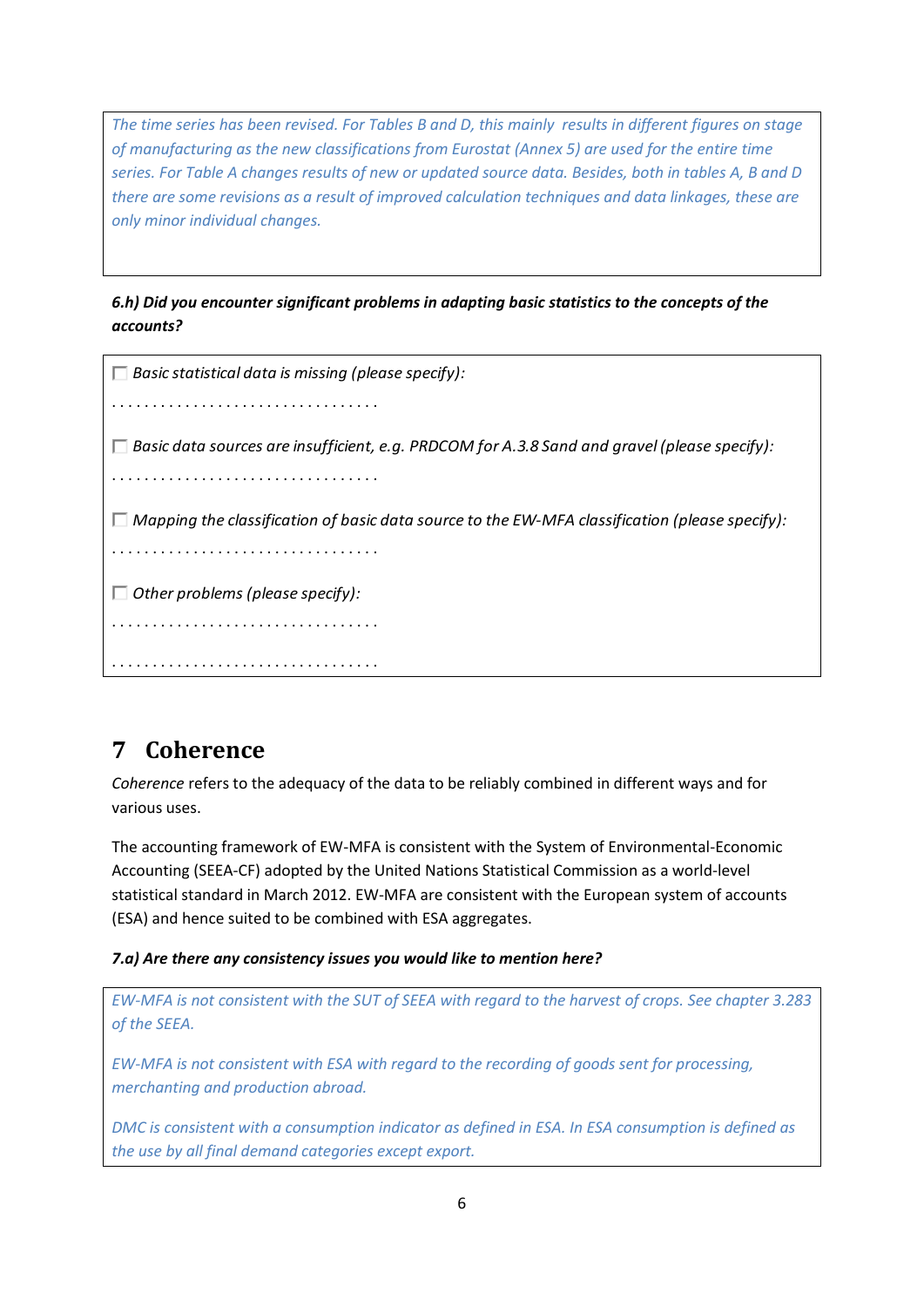## **8 Other assessments and quality reports:**

#### *8.a) Do you have national descriptions of the methodology you use? If so please provide them.*

*The final report for the EUROSTAT grant 'Compiling early estimates for EW-MFA for the Netherlands' describes the methodologies used to assess values for material categories for which no data were available.*

*8.b) Do you have national quality reports already available? If so please provide them.*

*no*

## **9 Voluntary MFA in RME data collection:**

*9.a) In case you have reported data in Table I, have you used Eurostat's country RME tool to compile the MFA in RME?*

*Yes. Please specify if you have made country specific alterations:*

The following adjustments to the model have been made: re-exports are excluded, confidential (PRODCOM) data is added and some negative (trade balance) values are removed.

*No.*

*If No, please briefly state why you prefer your methodology:*

……

*If No, do you have a description of the methodology you have used for compiling the MFA in RME? If so please provide it.*

……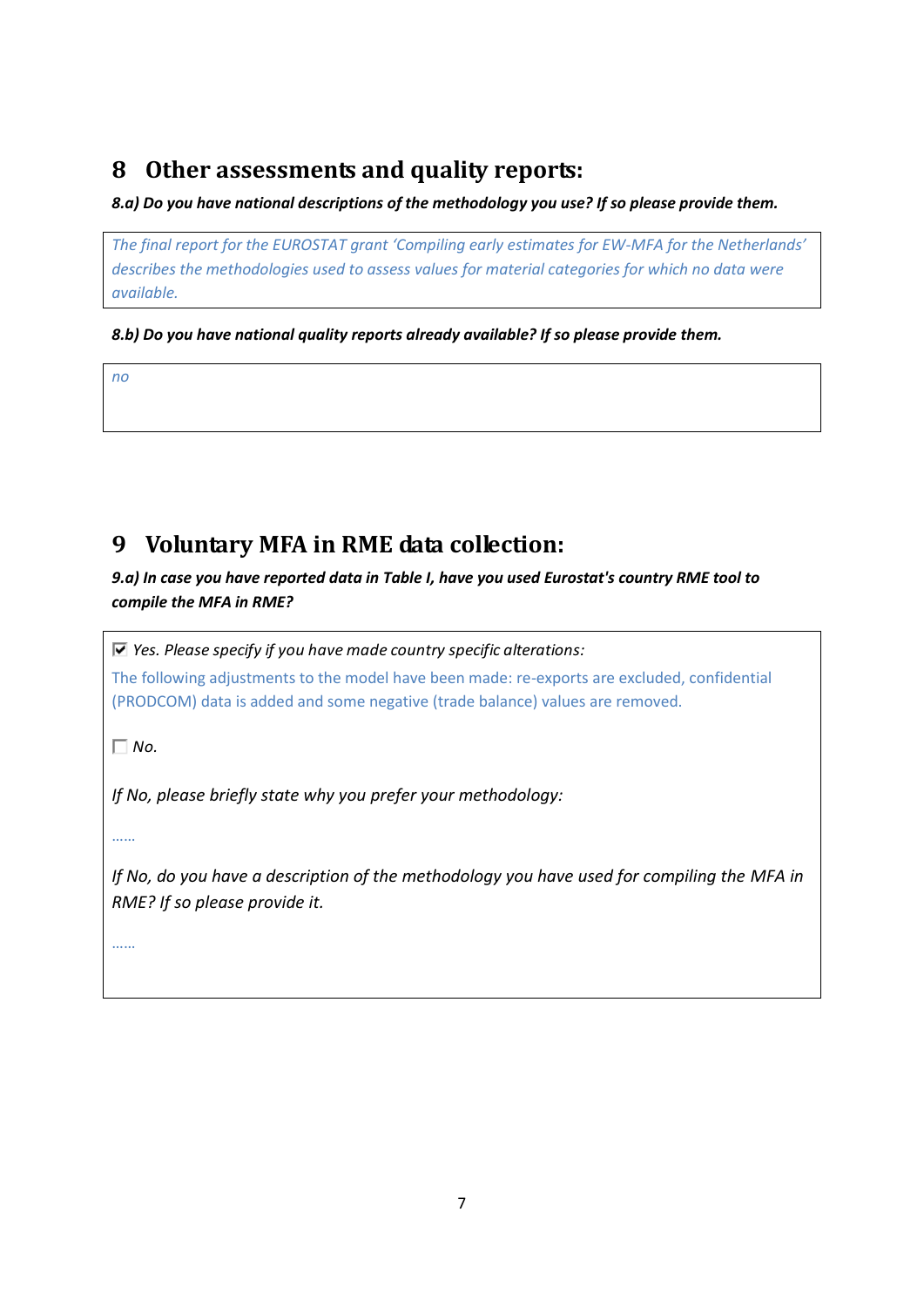| <b>Characteristics Table A</b> |                       | <b>Data sources</b>                                                        |                                                 |                                                               |                                                                                                                                                                                                   |  |
|--------------------------------|-----------------------|----------------------------------------------------------------------------|-------------------------------------------------|---------------------------------------------------------------|---------------------------------------------------------------------------------------------------------------------------------------------------------------------------------------------------|--|
| Code                           | label                 | Please specify the exact data source (add URL or<br>hyperlink if possible) | Is it a<br>national<br>data source?<br>(yes/no) | Is it an<br>inter-<br>national<br>data<br>source?<br>(yes/no) | Please explain which positions in your national data<br>source classification were grouped and assigned to the<br>respective MF category (in particular for biomass and<br>non-metallic minerals) |  |
| 1.1.1                          | Cereals               | CBS stats on agriculture                                                   | v                                               | N                                                             |                                                                                                                                                                                                   |  |
| 1.1.2                          | Roots, tuber          | CBS stats on agriculture                                                   | Y                                               | N                                                             |                                                                                                                                                                                                   |  |
| 1.1.3                          | Sugar crops           | CBS stats on agriculture                                                   | Y                                               | N                                                             |                                                                                                                                                                                                   |  |
| 1.1.4                          | Pulses                | CBS stats on agriculture                                                   | Y                                               | N                                                             |                                                                                                                                                                                                   |  |
| 1.1.5                          | <b>Nuts</b>           | Na (not applicable)                                                        |                                                 |                                                               |                                                                                                                                                                                                   |  |
| 1.1.6                          | Oil-bearing crops     | CBS stats on agriculture                                                   | Y                                               | N                                                             |                                                                                                                                                                                                   |  |
| 1.1.7                          | Vegetables            | CBS stats on agriculture                                                   | Y                                               | N                                                             |                                                                                                                                                                                                   |  |
| 1.1.8                          | Fruits                | CBS stats on agriculture                                                   | Υ                                               | N                                                             |                                                                                                                                                                                                   |  |
| 1.1.9                          | Fibres                | CBS stats on agriculture                                                   | Y                                               | N                                                             |                                                                                                                                                                                                   |  |
| 1.1.10                         | Other crops n.e.c.    | CBS stats on agriculture                                                   | Y                                               | N                                                             |                                                                                                                                                                                                   |  |
| 1.2.1.1                        | Straw                 | CBS stats on agriculture                                                   | Y                                               | N                                                             |                                                                                                                                                                                                   |  |
| 1.2.1.2                        | Other crop residues   | CBS stats on agriculture                                                   | Υ                                               | N                                                             |                                                                                                                                                                                                   |  |
| 1.2.2.1                        | Fodder crops          | CBS stats on agriculture                                                   | Y                                               | N                                                             |                                                                                                                                                                                                   |  |
| 1.2.2.2                        | <b>Grazed biomass</b> | CBS stats on manure                                                        | Y                                               | N                                                             |                                                                                                                                                                                                   |  |
| 1.3.1                          | Timber (roundwood)    | FAOSTAT                                                                    | N                                               | v                                                             |                                                                                                                                                                                                   |  |
| 1.3.2                          | Wood fuel             | <b>FAOSTAT</b>                                                             | N                                               | Y                                                             |                                                                                                                                                                                                   |  |
| 1.4.1                          | Wild fish catch       | Wageningen University                                                      | Y                                               | n                                                             |                                                                                                                                                                                                   |  |
| 1.4.2                          | Other aquatic         | <b>Wageningen University</b>                                               | Y                                               | N                                                             |                                                                                                                                                                                                   |  |
| 1.4.3                          | Hunting and gathering | Estimate on basis shot animals                                             | N                                               | N                                                             |                                                                                                                                                                                                   |  |
| 2.1                            | Iron                  | Na                                                                         |                                                 |                                                               |                                                                                                                                                                                                   |  |
| 2.2.1                          | Copper                | Na                                                                         |                                                 |                                                               |                                                                                                                                                                                                   |  |
| 2.2.2                          | Nickel                | Na                                                                         |                                                 |                                                               |                                                                                                                                                                                                   |  |
| 2.2.3                          | Lead                  | Na                                                                         |                                                 |                                                               |                                                                                                                                                                                                   |  |
| 2.2.4                          | Zinc                  | Na                                                                         |                                                 |                                                               |                                                                                                                                                                                                   |  |
| 2.2.5                          | Tin                   | Na                                                                         |                                                 |                                                               |                                                                                                                                                                                                   |  |

# **Annex 1: Sources of data for Table A 'Domestic extraction' by material categories**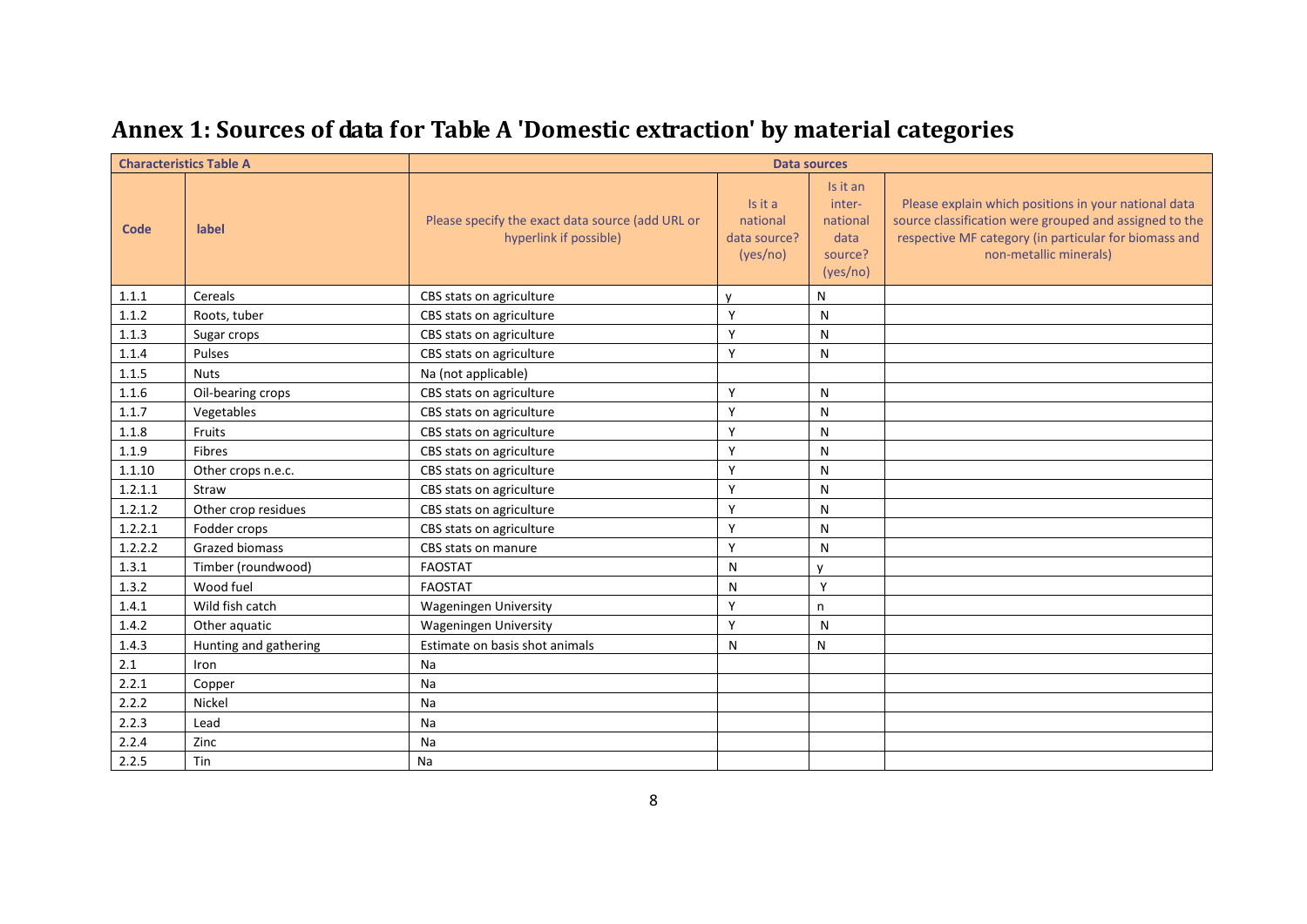|             | <b>Characteristics Table A</b>   | <b>Data sources</b>                                                        |                                                 |                                                               |                                                                                                                                                                                                   |  |
|-------------|----------------------------------|----------------------------------------------------------------------------|-------------------------------------------------|---------------------------------------------------------------|---------------------------------------------------------------------------------------------------------------------------------------------------------------------------------------------------|--|
| <b>Code</b> | label                            | Please specify the exact data source (add URL or<br>hyperlink if possible) | Is it a<br>national<br>data source?<br>(yes/no) | Is it an<br>inter-<br>national<br>data<br>source?<br>(yes/no) | Please explain which positions in your national data<br>source classification were grouped and assigned to the<br>respective MF category (in particular for biomass and<br>non-metallic minerals) |  |
|             | Gold, silver, platinum, other    |                                                                            |                                                 |                                                               |                                                                                                                                                                                                   |  |
| 2.2.6       | precious metals                  | Na                                                                         |                                                 |                                                               |                                                                                                                                                                                                   |  |
| 2.2.7       | Bauxite, aluminium               | Na                                                                         |                                                 |                                                               |                                                                                                                                                                                                   |  |
| 2.2.8       | Uranium, thorium                 | Na                                                                         |                                                 |                                                               |                                                                                                                                                                                                   |  |
| 2.2.9       | Other non-ferrous n.e.c          | Na                                                                         |                                                 |                                                               |                                                                                                                                                                                                   |  |
| 3.1         | Marble, granite, sandstone, etc. | Na                                                                         |                                                 |                                                               |                                                                                                                                                                                                   |  |
| 3.2         | Chalk and dolomite               | Na                                                                         |                                                 |                                                               |                                                                                                                                                                                                   |  |
| 3.3         | Slate                            | Na                                                                         |                                                 |                                                               |                                                                                                                                                                                                   |  |
| 3.4         | Chemical and fertiliser minerals | Na                                                                         |                                                 |                                                               |                                                                                                                                                                                                   |  |
| 3.5         | Salt                             | NL Oil and gas portal                                                      | $\mathsf{v}$                                    | n                                                             |                                                                                                                                                                                                   |  |
| 3.6         | Limestone and gypsum             | <b>Limburg Province</b>                                                    | n                                               | n                                                             |                                                                                                                                                                                                   |  |
| 3.7         | Clay and kaolin                  | RWS, MWH, H2H advies                                                       | Y                                               | N                                                             |                                                                                                                                                                                                   |  |
| 3.8         | Sand and gravel                  | RWS, MWH, H2H advies                                                       | Y                                               | N                                                             |                                                                                                                                                                                                   |  |
| 3.9         | Other non-metallic n.e.c         | Na                                                                         |                                                 |                                                               |                                                                                                                                                                                                   |  |
| 3.10        | Excavated earth used (optional)  | RWS, MWH, H2H advies                                                       | $\mathbf v$                                     | n                                                             |                                                                                                                                                                                                   |  |
| 4.1.1       | Lignite                          | Na                                                                         |                                                 |                                                               |                                                                                                                                                                                                   |  |
| 4.1.2       | Hard coal                        | Na                                                                         |                                                 |                                                               |                                                                                                                                                                                                   |  |
| 4.1.3       | Oil shale, tar sands             | Na                                                                         |                                                 |                                                               |                                                                                                                                                                                                   |  |
| 4.1.4       | Peat                             | Na                                                                         |                                                 |                                                               |                                                                                                                                                                                                   |  |
| 4.2.1       | Crude oil, NGL                   | Energy statistics                                                          | Y                                               | N                                                             |                                                                                                                                                                                                   |  |
| 4.2.2       | Natural gas                      | <b>Energy statistics</b>                                                   | Y                                               | n                                                             |                                                                                                                                                                                                   |  |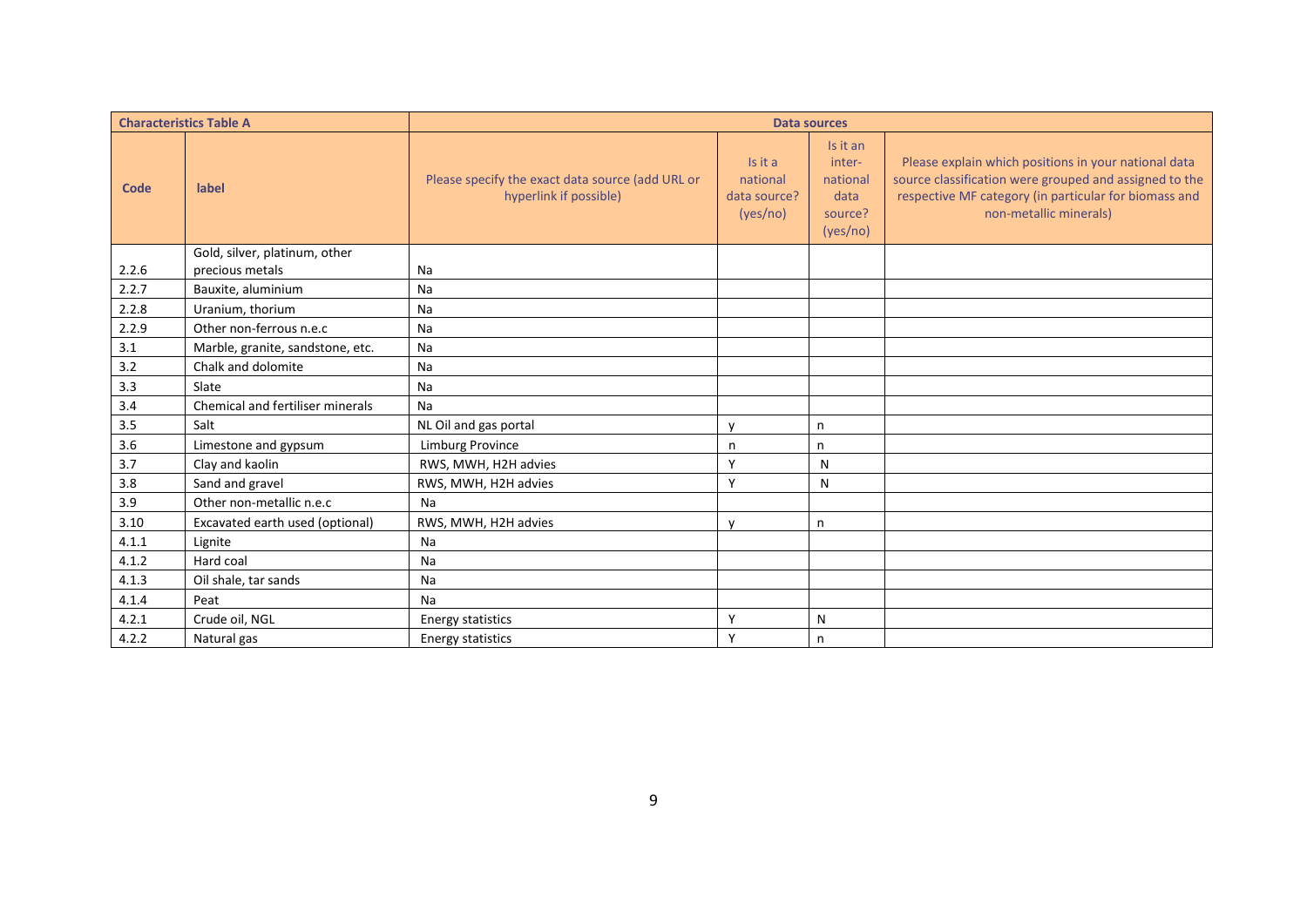## **Annex 2: Estimation methods for data of Table A 'Domestic Extraction' for which no statistical data sources exist**

|         | <b>Characteristics Table A</b> | <b>Estimation methods</b>                                                                                                 |                                                                          |                                                                                                          |                                                                     |
|---------|--------------------------------|---------------------------------------------------------------------------------------------------------------------------|--------------------------------------------------------------------------|----------------------------------------------------------------------------------------------------------|---------------------------------------------------------------------|
| Code    | Label                          | Do you use the<br>Eurostat<br>estimation<br>approach<br>recommended<br>in the EW-MFA<br>compilation<br>guide?<br>(yes/no) | Have you<br>developed<br>your own<br>estimation<br>approach?<br>(yes/no) | Please explain briefly the estimation approach<br>including possible data sources for auxiliary<br>data? | Please specify coefficients used (if not Eurostat<br>coefficients)? |
| 1.1.1   | Cereals                        |                                                                                                                           |                                                                          |                                                                                                          |                                                                     |
| 1.1.2   | Roots, tuber                   |                                                                                                                           |                                                                          |                                                                                                          |                                                                     |
| 1.1.3   | Sugar crops                    |                                                                                                                           |                                                                          |                                                                                                          |                                                                     |
| 1.1.4   | Pulses                         |                                                                                                                           |                                                                          |                                                                                                          |                                                                     |
| 1.1.5   | <b>Nuts</b>                    |                                                                                                                           |                                                                          |                                                                                                          |                                                                     |
| 1.1.6   | Oil-bearing crops              |                                                                                                                           |                                                                          |                                                                                                          |                                                                     |
| 1.1.7   | Vegetables                     |                                                                                                                           |                                                                          |                                                                                                          |                                                                     |
| 1.1.8   | Fruits                         |                                                                                                                           |                                                                          |                                                                                                          |                                                                     |
| 1.1.9   | Fibres                         |                                                                                                                           |                                                                          |                                                                                                          |                                                                     |
| 1.1.10  | Other crops n.e.c.             | no                                                                                                                        | yes                                                                      | Weighted linear extrapolation of major groups<br>in this category                                        |                                                                     |
| 1.2.1.1 | Straw                          |                                                                                                                           |                                                                          |                                                                                                          |                                                                     |
| 1.2.1.2 | Other crop residues            |                                                                                                                           |                                                                          | Weighted linear extrapolation of major groups<br>in this category                                        |                                                                     |
| 1.2.2.1 | Fodder crops                   |                                                                                                                           |                                                                          |                                                                                                          |                                                                     |
| 1.2.2.2 | <b>Grazed biomass</b>          |                                                                                                                           |                                                                          |                                                                                                          |                                                                     |
| 1.3.1   | Timber (roundwood)             |                                                                                                                           |                                                                          |                                                                                                          |                                                                     |
| 1.3.2   | Wood fuel                      |                                                                                                                           |                                                                          |                                                                                                          |                                                                     |
| 1.4.1   | Wild fish catch                |                                                                                                                           |                                                                          | Linear extrapolation of continuous downward<br>trend                                                     |                                                                     |
| 1.4.2   | Other aquatic                  |                                                                                                                           |                                                                          |                                                                                                          |                                                                     |
| 1.4.3   | Hunting and gathering          |                                                                                                                           |                                                                          |                                                                                                          |                                                                     |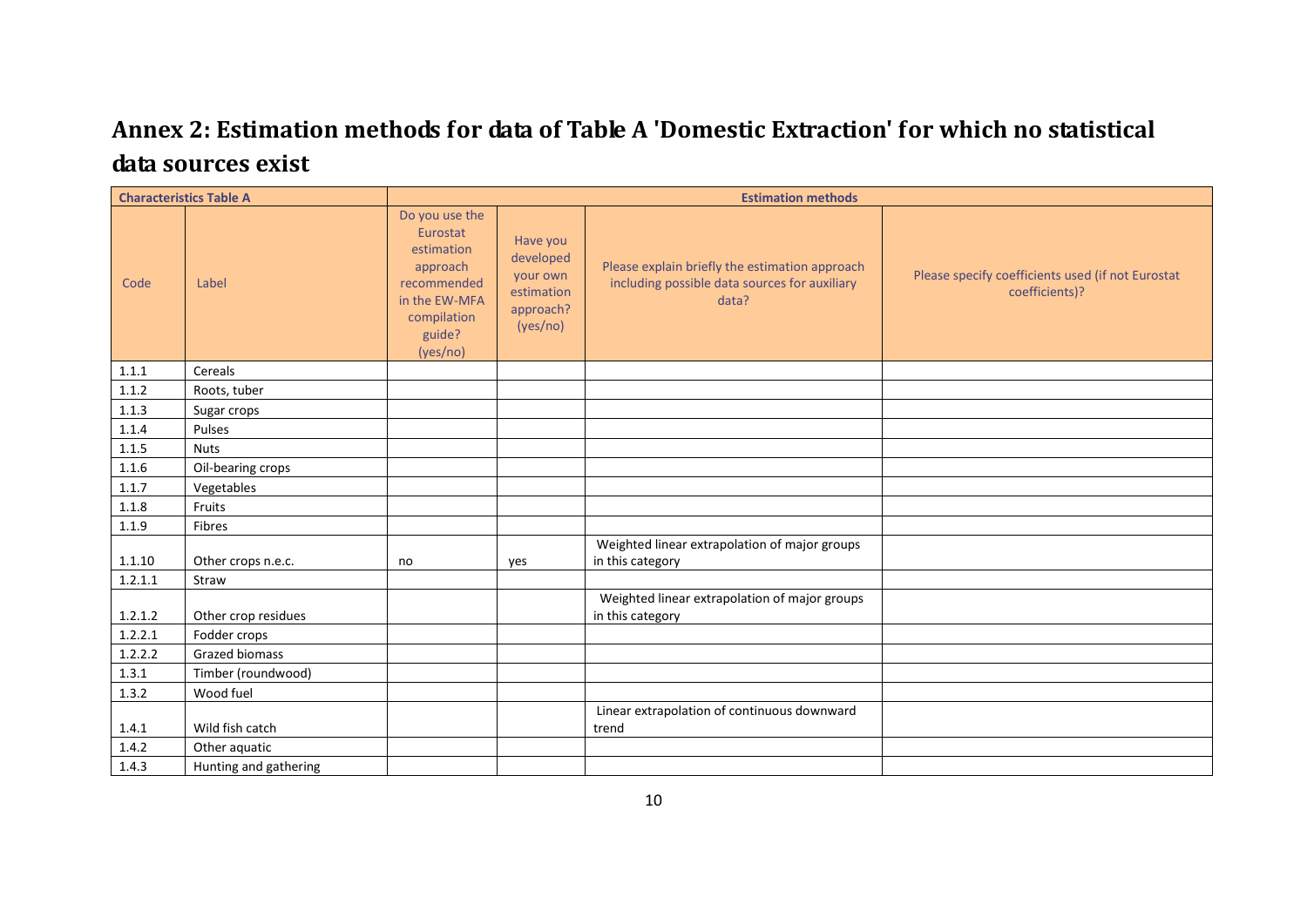|         | <b>Characteristics Table A</b>                   | <b>Estimation methods</b>                                                                                                 |                                                                          |                                                                                                                                                                                                                                                                                             |                                                                     |
|---------|--------------------------------------------------|---------------------------------------------------------------------------------------------------------------------------|--------------------------------------------------------------------------|---------------------------------------------------------------------------------------------------------------------------------------------------------------------------------------------------------------------------------------------------------------------------------------------|---------------------------------------------------------------------|
| Code    | Label                                            | Do you use the<br>Eurostat<br>estimation<br>approach<br>recommended<br>in the EW-MFA<br>compilation<br>guide?<br>(yes/no) | Have you<br>developed<br>your own<br>estimation<br>approach?<br>(yes/no) | Please explain briefly the estimation approach<br>including possible data sources for auxiliary<br>data?                                                                                                                                                                                    | Please specify coefficients used (if not Eurostat<br>coefficients)? |
| $2.1\,$ | Iron                                             |                                                                                                                           |                                                                          |                                                                                                                                                                                                                                                                                             |                                                                     |
| 2.2.1   | Copper                                           |                                                                                                                           |                                                                          |                                                                                                                                                                                                                                                                                             |                                                                     |
| 2.2.2   | Nickel                                           |                                                                                                                           |                                                                          |                                                                                                                                                                                                                                                                                             |                                                                     |
| 2.2.3   | Lead                                             |                                                                                                                           |                                                                          |                                                                                                                                                                                                                                                                                             |                                                                     |
| 2.2.4   | Zinc                                             |                                                                                                                           |                                                                          |                                                                                                                                                                                                                                                                                             |                                                                     |
| 2.2.5   | Tin                                              |                                                                                                                           |                                                                          |                                                                                                                                                                                                                                                                                             |                                                                     |
| 2.2.6   | Gold, silver, platinum, other<br>precious metals |                                                                                                                           |                                                                          |                                                                                                                                                                                                                                                                                             |                                                                     |
| 2.2.7   | Bauxite, aluminium                               |                                                                                                                           |                                                                          |                                                                                                                                                                                                                                                                                             |                                                                     |
| 2.2.8   | Uranium, thorium                                 |                                                                                                                           |                                                                          |                                                                                                                                                                                                                                                                                             |                                                                     |
| 2.2.9   | Other non-ferrous n.e.c                          |                                                                                                                           |                                                                          |                                                                                                                                                                                                                                                                                             |                                                                     |
| 3.1     | Marble, granite, sandstone, etc.                 |                                                                                                                           |                                                                          |                                                                                                                                                                                                                                                                                             |                                                                     |
| 3.2     | Chalk and dolomite                               |                                                                                                                           |                                                                          |                                                                                                                                                                                                                                                                                             |                                                                     |
| 3.3     | Slate                                            |                                                                                                                           |                                                                          |                                                                                                                                                                                                                                                                                             |                                                                     |
| 3.4     | Chemical and fertiliser minerals                 |                                                                                                                           |                                                                          |                                                                                                                                                                                                                                                                                             |                                                                     |
| 3.5     | Salt                                             |                                                                                                                           |                                                                          |                                                                                                                                                                                                                                                                                             |                                                                     |
| 3.6     | Limestone and gypsum                             |                                                                                                                           |                                                                          |                                                                                                                                                                                                                                                                                             |                                                                     |
| 3.7     | Clay and kaolin                                  | yes                                                                                                                       | no                                                                       | Trend results from recommended approach                                                                                                                                                                                                                                                     |                                                                     |
| 3.8     | Sand and gravel                                  | no                                                                                                                        | yes                                                                      | Trend results from Prodcom                                                                                                                                                                                                                                                                  |                                                                     |
| 3.9     | Other non-metallic n.e.c                         |                                                                                                                           |                                                                          |                                                                                                                                                                                                                                                                                             |                                                                     |
| 3.10    | Excavated earth used (optional)                  |                                                                                                                           |                                                                          | Excavated earth for known mega-infrastructure<br>projects subtracted from development $\rightarrow$<br>baseline excavearth assumed to represent<br>'regular' construction of houses and roads<br>>trends in housing construction imposed on<br>baseline excav. earth data for 2015 and 2016 |                                                                     |